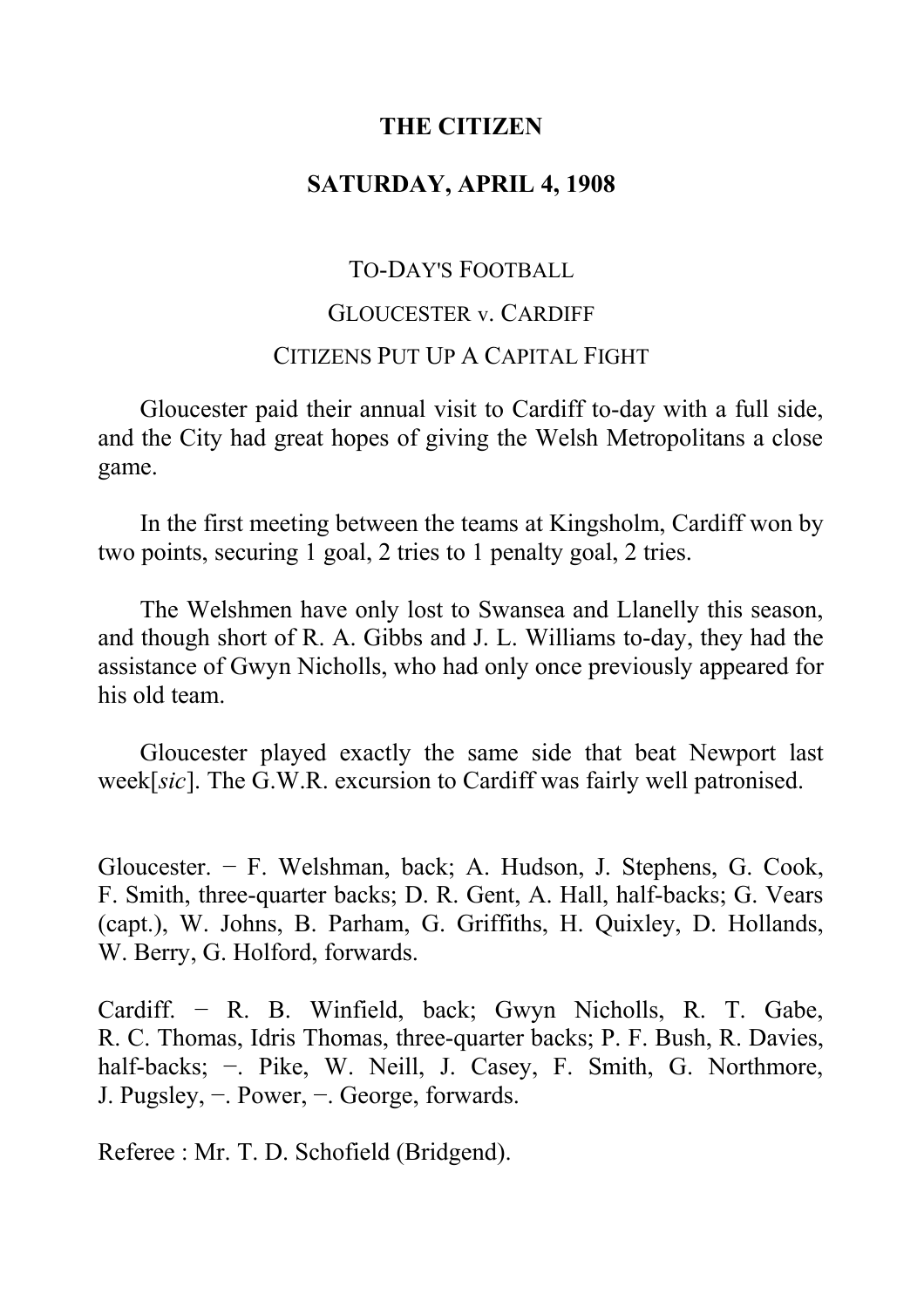### THE GAME

A stiff wind blew across the ground, and rain threatened when the teams took the field, Gwyn Nicholls meeting with a hearty reception. Pike, Powell, and George played vice Brown, Westacott, and Hewlett in the Cardiff forwards. Gloucester won the toss, and Cardiff started, Stephens only making a moderate reply.

The home backs early started passing, but Hudson intercepted and punted finely to Winfield. From a subsequent scrum Davies got possession and fed Bush, but the latter passed badly, and F. Smith dribbled through nicely. The Gloucester left-winger had a splendid opening but knocked on in trying to pick up.

Cardiff came away with a useful kick, and a forward fielding in the loose, Gloucester only just repelled a dangerous attack. A free to the City brought relief, and a clever dribble took play to the other end. Inside the Gloucester half Bush cut out a lovely opening, and R. Thomas was only pushed to touch in goal.

Resuming, there was some keen play at midfield. Gloucester twice heeled, and Hall found touch with a nice punt. The Cardiff backs retaliated with a hot attack, but the passing broke down, the marking of the visitors being very close. Bush, trying to break through, was smothered, and the ball going loose F. Smith cleverly beat R. Thomas but just stepped into touch.

Gloucester were holding their own well in some fast play, but the wind greatly assisted Cardiff. Hollands staved off a dangerous attack on the right wing, but immediately after Casey got away beautifully, only to be upset in front of the goal by Welshman. Loose play ensued, out of which Bush picked up and sent R. Thomas over in the corner. Bush failed at goal.

Resuming, Gloucester, aided by some fine kicking by Cook and Welshman, confined operations to midfield for a little time. A penalty to Cardiff enabled Winfield to find touch in the Gloucester 25. Here Cardiff put in some strong attacks, and Idris Thomas eventually crossed after a strong dash. The goal kick failed.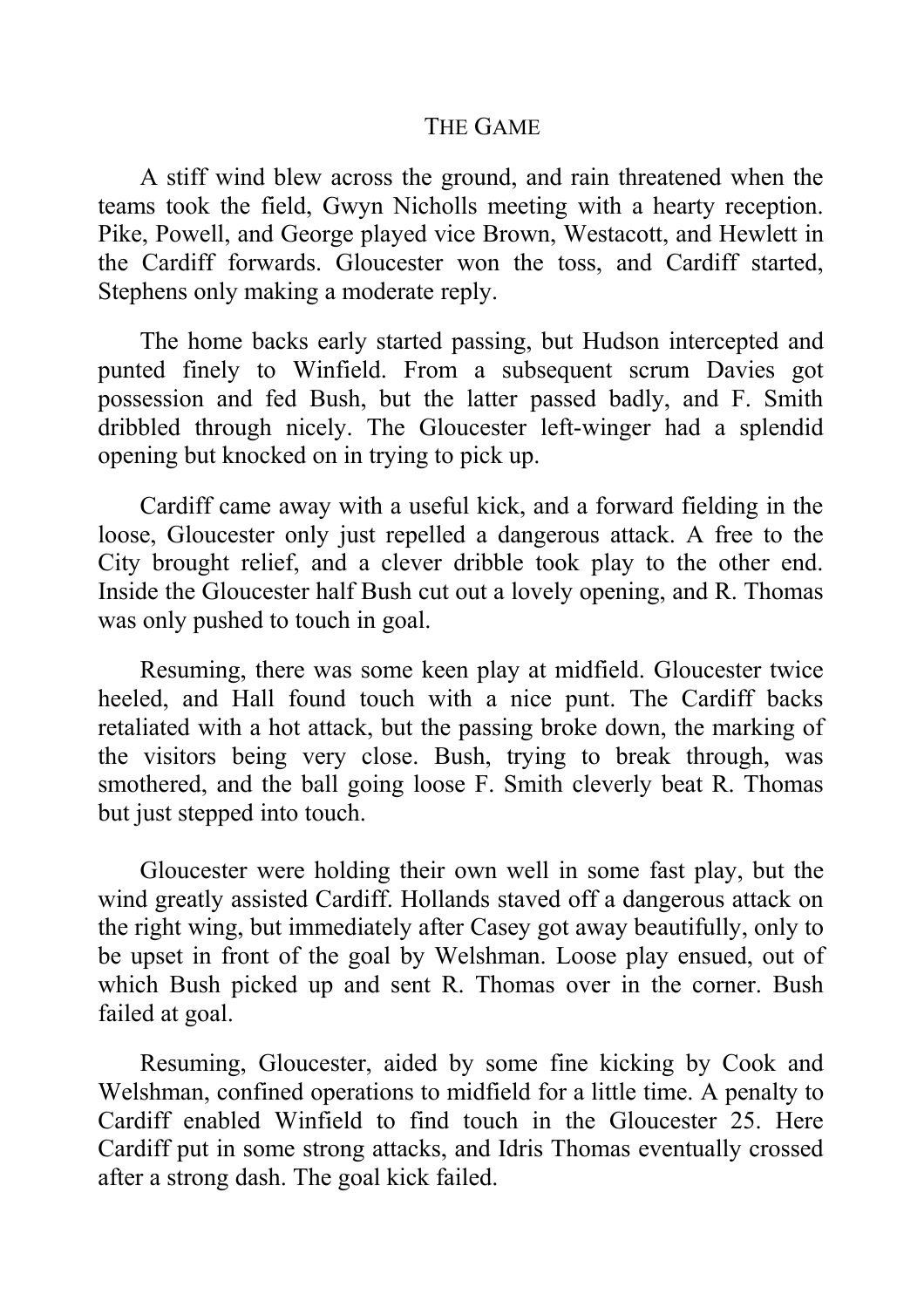Cardiff continued to show brilliant form, and Nicholls further increased his side's score with a lovely dropped goal with the left foot.

Gloucester shone in some good forward work on the restart, but they were beaten back and, following nice passing, I. Thomas scored the third try for Cardiff. No goal resulted.

Subsequent play was all in favour of Cardiff, who were continually handling. A good kick by Gloucester brought welcome relief, but the Welshmen were soon on the attack again, and just before the interval Nicholls was only stopped in the nick of time.

> HALF-TIME SCORE : Cardiff ............ 1 goal (d), 3 tries Gloucester ............................. Nil

Vears resumed, and early on Cardiff made headway as the result of some fumbling by the City backs. Off-side by Gent saw Winfield find touch close to the Gloucester line. The home forwards heeling, Bush fed Gabe, who with a characteristic burst went clean through and scored behind the posts. Bush missed the kick at goal.

Following the drop-out, F. Smith and Cook were prominent with good work, but the latter was floored from behind by R. Thomas. Mid-field play was witnessed for a short time, and then the Cardiff backs were set going by Bush. Nicholls gave a perfect pass to Gabe, but the Cardiff captain was beautifully tackled by Hollands.

Gloucester were repeatedly beaten for possession but at length the ball came back to Gent twice in quick succession. Once Hudson cut through finely, but he slipped when looking dangerous and came down. Nicholls responded with a great run for Cardiff, but was collared from behind.

Then Hudson, fielding a kick in his own 25, beat I. Thomas and punted. Racing on he again secured, and passed to Johns. There was a grand opening and Berry grounded under the posts, but the final transfer was ruled forward.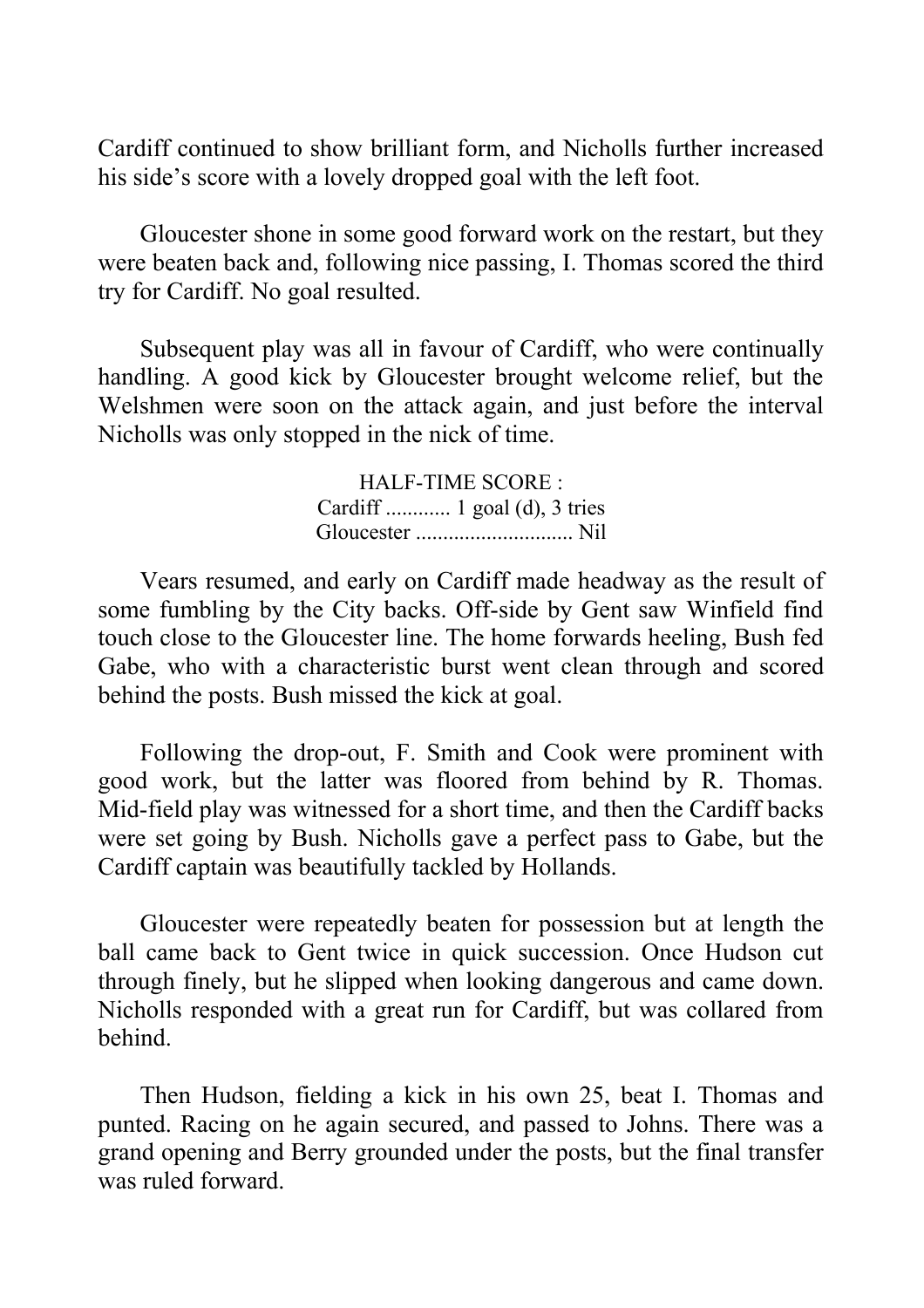Encouraged by this Gloucester played up vigorously, and the Cardiff line was hotly assailed. After some hot work Stephens gathered and passed to Gent, who in turn fed Hudson. With a desperate effort the International went for the corner, and though tackled got the ball down over the line. Welshman failed at goal. Bush was hurt in tackling Hudson and had to retire, R. Thomas playing outside half.

Resuming Gloucester immediately had another fine opening through Holford, but a knock-on took place. The City continued to do capital work, and following clever play by Cook, F. Smith was nearly through. In the scramble Gabe was knocked out and left the field, Bush coming back.

Continuing, Cardiff showed up with a combined attack on the right, but Nicholls was held up outside. From a fruitless drop at goal Gloucester touched down. After the drop out the City were conspicuous for some dashing work. A mistake lost the visitors a grand chance, but a little later Gent, Stephens and Hudson combined in a pretty movement, which gave the latter another try. Welshman converted with a splendid kick.

Gloucester continued to go strongly on the resumption, and they came very near adding to their score, Cardiff kicking dead once with Hollands close up. In the last few minutes the City made great efforts to penetrate the defence, but they were not rewarded, and the end came with Cardiff winners by eight points.

> RESULT : Cardiff …… 1 goal (d), 4 tries (16 points) Gloucester …….… 1 goal 1 try (8 points)

#### REMARKS

Gloucester finished very strongly, and with a little more luck might have pulled the game round in their favour. The strong wind was an important factor, and Cardiff took every advantage of it in the first half.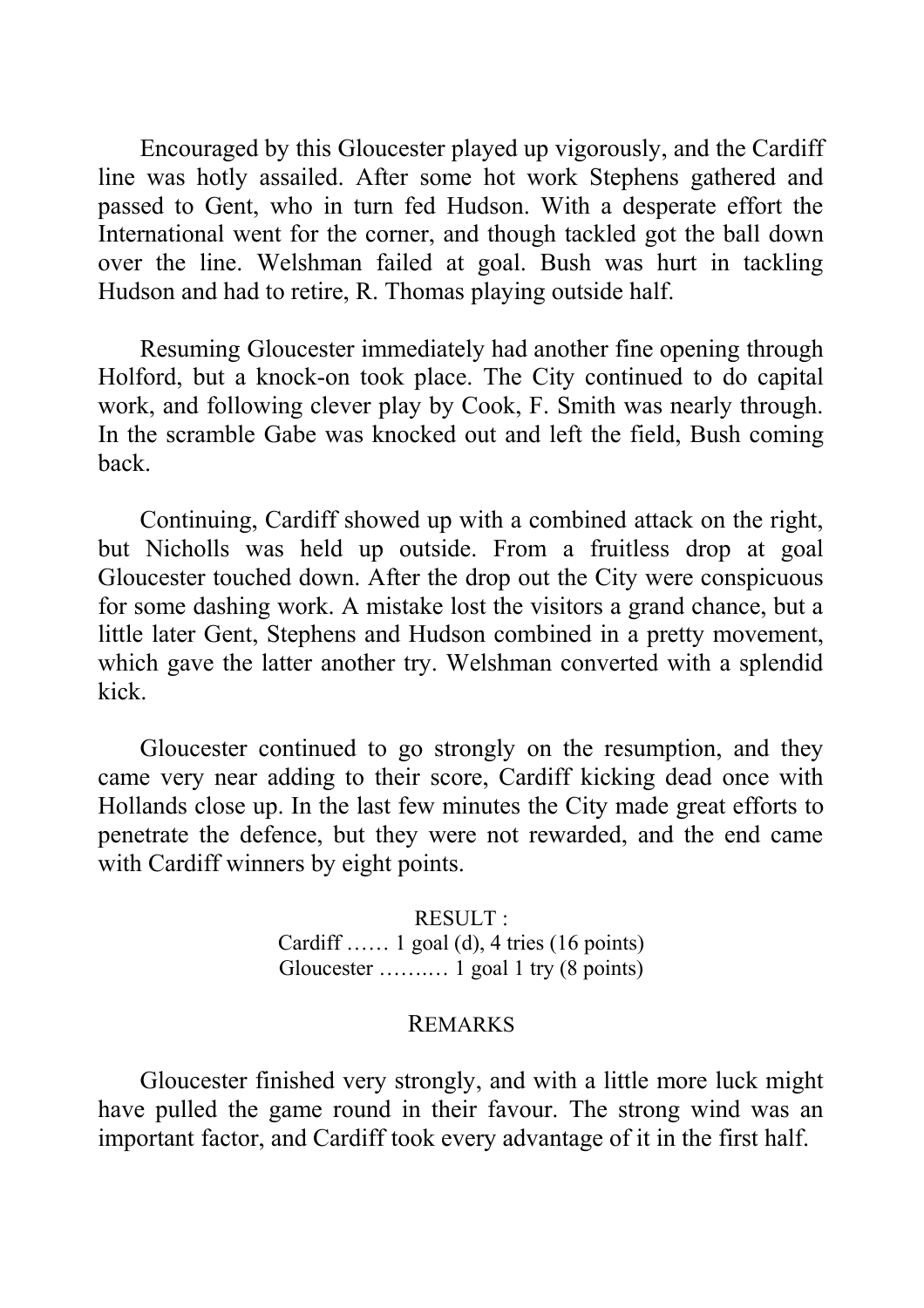The City forwards were well beaten for possession until the last twenty minutes, and their backs scarcely got a look in. Cardiff played a brilliant open game, and against a less sterling defence would have run up a big score. In the later stages Gloucester accomplished some fine work, and Hudson's two tries were well deserved.

All things considered, Gloucester put up a capital fight. Welshman kicked beautifully at times, and was slightly better than Winfield on the day. With limited opportunities the City three-quarters did well, Hudson being strong and dashing in attack, and the other players handling well.

Gent and Hall worked hard at half, and of the forwards, Hollands, Johns, Berry, and Vears were noticeable. Gabe played fine football for Cardiff [The remaining 2 to 3 lines unreadable].

#### GLOUCESTER A v*.* CARDIFF A

### REVENGE AT KINGSHOLM

These teams met at Kingsholm on Saturday before a small crowd, in bright weather. The City Seconds turned out as advertised, and Cardiff came with the selected team. The visitors played three halves.

The teams were : −

Gloucester A. − R. J. Butler, back; J. M. Baldwin, C. Cook, W. Hall, and J. Beard, three-quarter backs; F. Arthur and W. Dix, half-backs; A. Hawker, F. Pegler, J. Wyburn, W. Blackford, H. Wixey, B. Hayward, J. Lane, and J. Hall, forwards.

Cardiff A. − B. Williams, back; W. A. Jones (captain), T. Flooks, T. Readon, and T. Spencer, three-quarter backs; C. Culverwell, F. Woods, and J. Thomas, half-backs; G. Hewlett, F. Stroud, F. Gaccon, D. Duncan, M. Griffiths, S. Sexty, and J. Ward, forwards.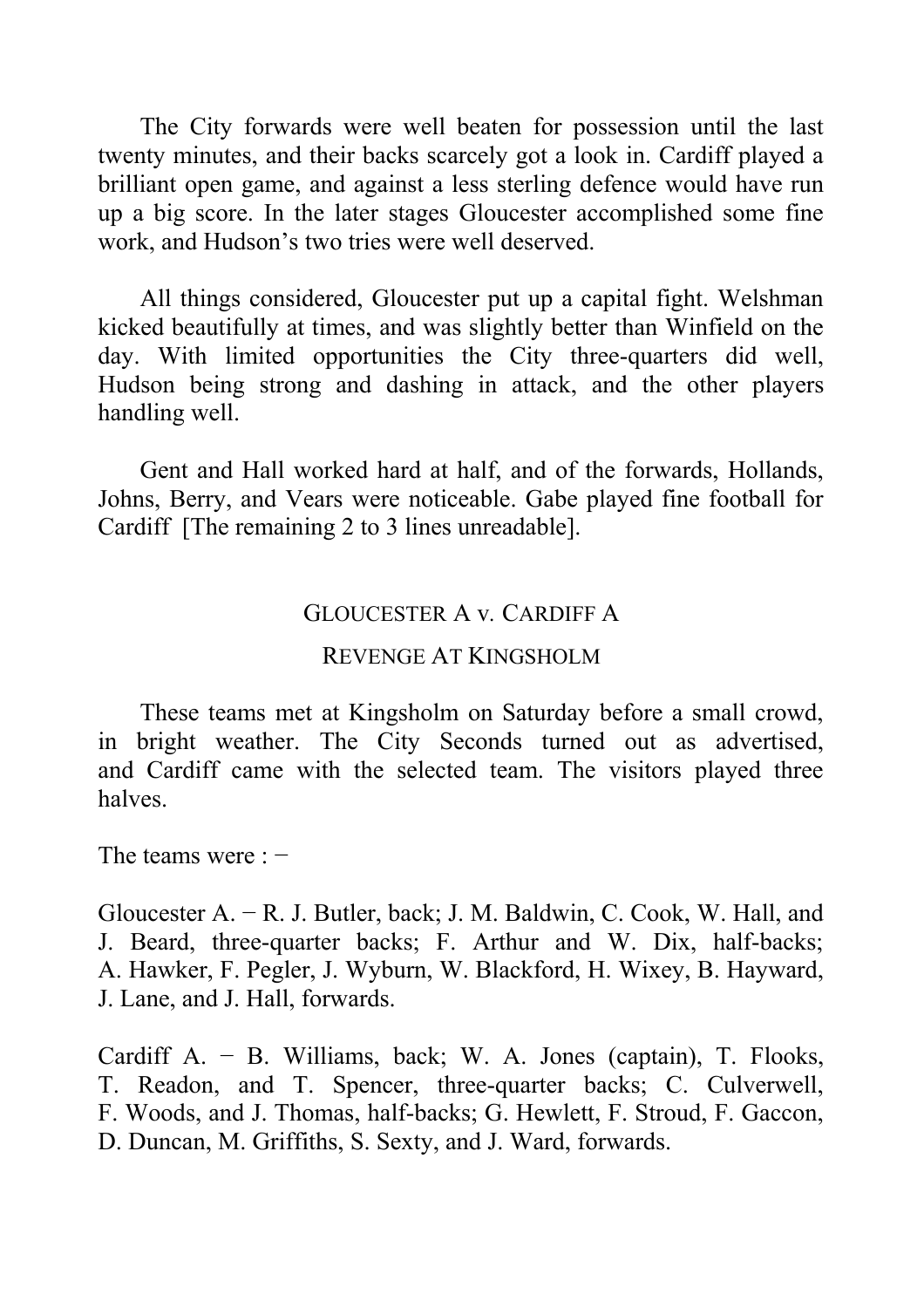Cardiff kicked off, but it was charged down, and from the first scrum Gloucester go away nicely and obtained a footing in the visitors' 25. A good open movement looked promising, but the final transfer to Arthur, who went over the line, was adjudged forward. Gloucester kept up a hot attack, but were beaten off. Butler marked, and from the kick the Gloucester forwards went over the line, but a five yards' scrum was ordered.

Cardiff worked out, but Gloucester again returned to the attack, and with a fine forward rush forced a minor. Cardiff then opened out the game, and W. A. Jones gained a nice slice of ground with a kick. Spencer was responsible for a good run, but he held on a bit too long. By the aid of these movements, however, Cardiff had obtained a footing in the home 25, but the Gloucester forwards rushed again and carried the game to neutral territory.

Cardiff were now getting the ball from the scrum and twice tried passing, but the home defence was too keen. Once again the Gloucester forwards put in a fine rush and carried the game into the Welshmen's 25. Williams was responsible for a fine save under difficulties, but Cardiff touched down again as the result of a kick over the line. Gloucester were quickly back on the attack again, and in a scramble from a scrum close up a try was given, but it was impossible to see, from the heap of players on the ball, who scored. No goal resulted.

Cardiff at once took the ball to the other end, and after a neat run Flooks kicked across, but Baldwin gathering ran round and punted out. Gloucester were hard pressed, however, and Beard had to race back and touch down. Cardiff maintained the pressure until a good kick by Cook centred play, and Gloucester again set up a hot attack, Hall and Beard only just missing the coveted mark. A moment later Cardiff were penalised for off-side, and Hayward landed a good goal.

> HALF-TIME SCORE : Gloucester …..1 goal (p), 1 try Cardiff ……………….…. Nil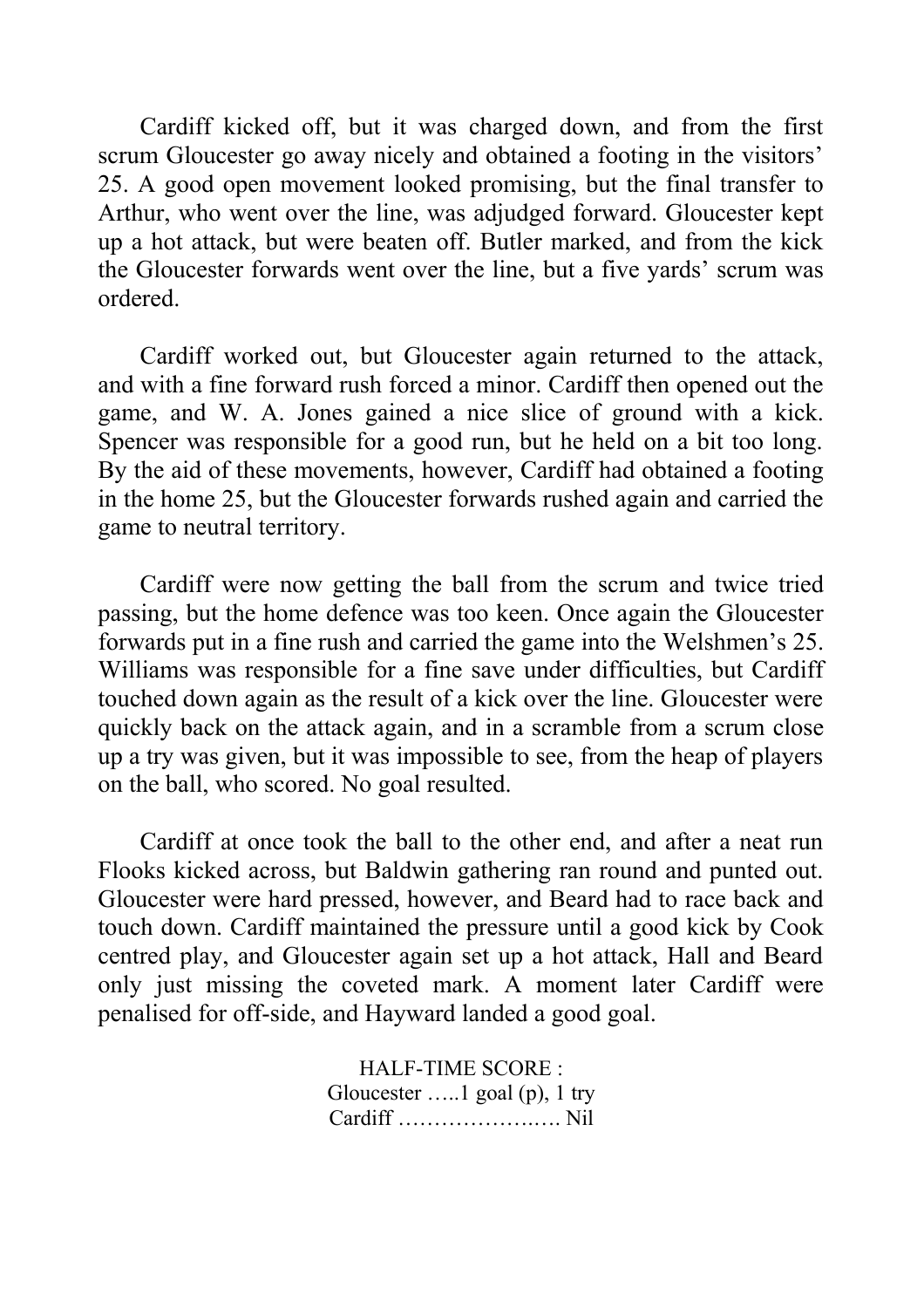The first item of interest in the second half was a grand burst away by Wixey, who went right through on his own, but he was beaten for speed in the race for the ball and only a minor resulted.

A strong rush by the Gloucester forwards was nullified by a good kick by Williams, which found touch at the Gloucester 25. Readon tried a drop for goal, but the ball went wide and from the drop-out Gloucester centred the game, where give-and-take play followed for some time.

Play fluctuated one way and the other, but neither side could get far from the centre. Several times the Gloucester forwards, who were superior in the loose rushes, gained ground, but Cardiff were quickly back again.

Eventually Cardiff worked up into the Gloucester 25, and the ball being kicked over the line, Flooks rushed up and, dropping on the ball, was credited with a try, to which the extra points were added.

Gloucester worked down on the re-start, and Williams muddling a kick, picked up and tried to run out, but when faced by Beard passed out, with the result that Baldwin snapped up the ball prettily and scored a capital try, which was not improved upon.

Gloucester returned to the attack again, and kept the game in the Cardiff 25 for some little time, but eventually the Welshmen worked out to neutral ground. The game was very hotly contested, and for some time the home men had the better of the exchanges. Butler, however, fumbled and let Cardiff up again, but the visitors' advantage was neutralised by a capital forward rush by the Gloucester front.

The game continued to be contested in a strenuous manner, the visitors trying very hard to equalise matters, but they were unable to do so, and the Seconds were left good winners by nine points to five.

> RESULT : Gloucester A …. 1 goal (p), 2 tries (9 points) Cardiff A …………...……. 1 goal (5 points)